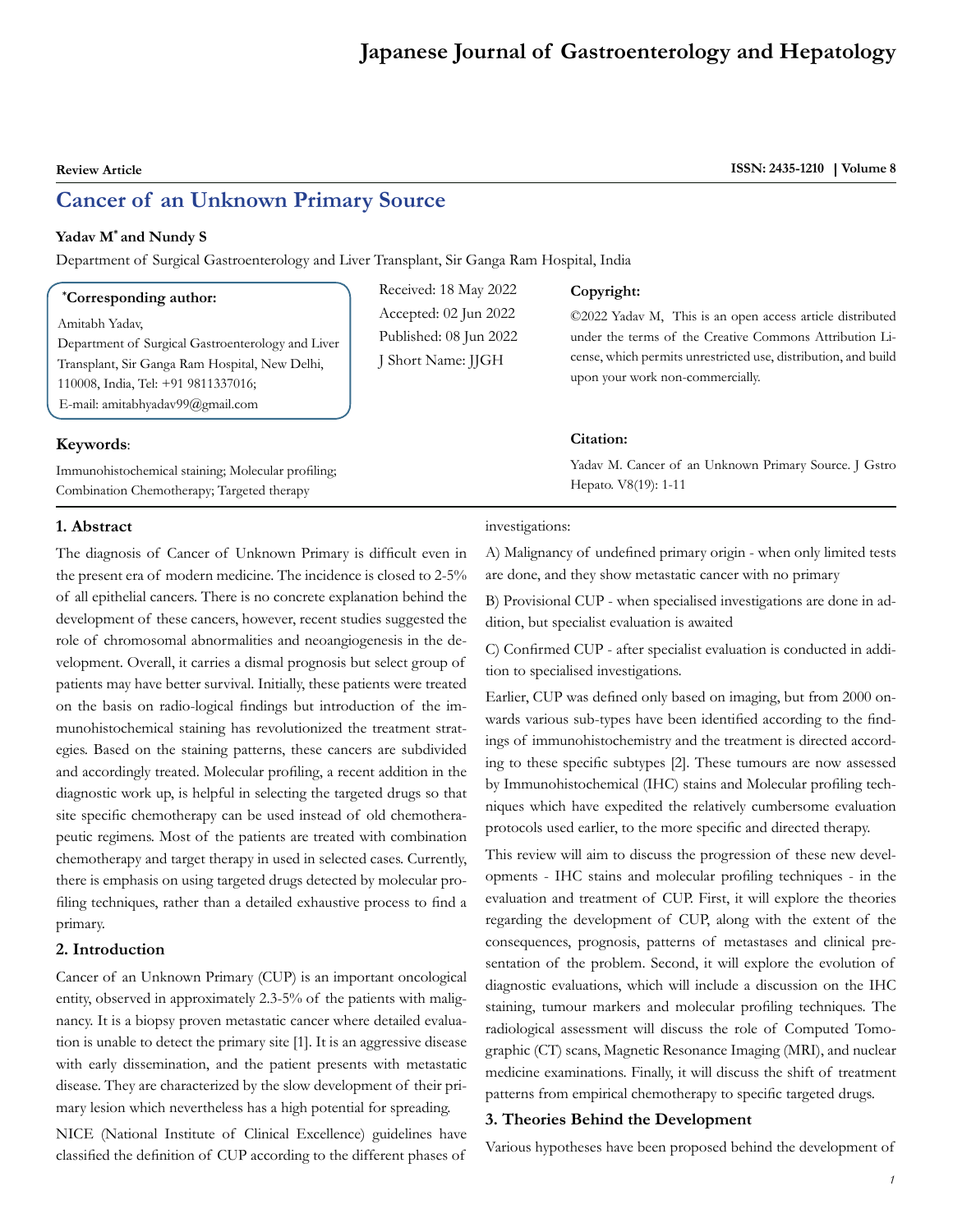metastases in CUP. The proposed theories are that: A) the immune system of the host has eliminated the primary lesion and only the secondaries are detected on detailed examination, B) the metastases grow fast while the primary tumour remains small and is thus not detected after evaluation, C) the metastases continue to grow after the primary tumour has disappeared and D) the biological characteristics of these tumours are unique as the secondaries can develop due to a high metastatic potential of the cancer cells.

The recent literature has evaluated the role of chromosomal or molecular abnormalities in the development of this disease. The most common site for chromosomal abnormalities with advanced cancers is on chromosome 1, in the form of deletion or duplication. There is active angiogenesis in about 50 to 80%, overexpression of oncogenes in about 30%, and hypoxia related proteins in 25% of the patients [3-6]. Aneuploidy or chromosomal instability are the common abnormalities and are the most probable reason for the aggressive behaviour, resistance to available drugs and poor outcome in CUP [7]. Neoangiogenesis is a phenomenon through which a tumour acquires multiple new vessels from the surrounding vicinity for its rapid growth, survival, and ability to invade. The genes for two proteins, Vascular Endothelial Growth Factor (the protein responsible for neoangiogenesis) and Matrix Metalloproteinase (enzyme responsible for degrading the stroma) are universally expressed in theses cancers and are responsible for angiogenesis [8]. The extent of angiogenesis or micro vessel density has been evaluated between secondaries from known and unknown primaries and found to be associated with poor survival. Several oncogenes have been linked to the CUP in past studies like Ras, her 2 neu, Bcl-2, and the tumour suppressor gene p53, but none have a reasonable influence on the treatment response or overall survival [9].

Heavy smoking and increased waist circumference are shown to have a significant risk for the development of CUP [10]. Human papilloma virus infection has been described as a high-risk factor for the development of head and neck cancers [11]. Older age and lower educational standards are associated with an advanced stage at the time of diagnosis [12].

#### **4. The Extent of the Problem and its Prognosis**

CUP is the seventh to eighth most common malignancy and the fourth most common cause of death due to cancer in both sexes [13]. It occurs mainly in the sixth to eighth decades and tends to affect men slightly more frequently than women [14, 15]. Few studies have suggested that 2.8% of cases have a familial inheritance and it has been seen with renal, lung and colorectal malignancies [16, 17]. This indicates that there may be some genetic basis behind these familial cancers and the associated organs may be the site of the primary disease.

Autopsy clarifies the natural history, and detection of the primary is possible in about 73-75% of the patients. The most common sites found in the autopsies are lung (27%), pancreas (24%), kidney or adrenal (8%), liver or bile duct (8%) genital system (7%), colon or rectum (7%), and stomach (6%) [18]. The ovary, breast and prostate are fewer common sources for primaries [18, 19].

CUP has a poor prognosis, and the median survival is short. The prognosis depends upon numerous factors including sex, histology and number and type of organs involved.

The primary site can be predicted in approximately 15% of the patients, and they are treated with site-specific treatment. This group has a better outcome compared with the other 85%, where no probable primary is found and site-specific treatment is not given [20, 21]. Better survival is reported in patients with nodal involvement, Neuro Endocrine Tumours (NET), metastatic adenocarcinoma with an IHC pattern of colonic cancer, midline tumours with poorly differentiated carcinoma, osteoblastic secondaries, and patients with a surgically resectable single small lesion [22-24]. These patients have survival rates comparable with the metastatic carcinoma from known primary sources [13, 25-29]. Disease limited to the lymph nodes, pleura or peritoneum has a relatively better survival rate of 14-16 months, in comparison with visceral metastatic disease where the survival is only 6-9 months [2].

A poorer outcome is found in men, patients with multiple sites of metastasis, non-papillary histology with malignant ascites, squamous cell carcinoma of the abdominopelvic area, multiple lytic bony and brain lesions, visceral metastases, and low albumin and lymphocyte counts [30, 31].

The clinicopathological status and raised leukocyte counts have been suggested to be independent prognostic markers [32]. The Modified Glasgow Prognostic Score and neutrophil-lymphocyte ratio are also related to prognosis and survival [33].

# **5. Patterns of Metastases**

CUP is a diversified group of diseases with varied presentations. The pattern of spread can guide us to locate the primary, either above or below the diaphragm. Lung involvement indicates that the probable primary is likely to be above the diaphragm, while involvement of the liver indicates that a primary lays below the diaphragm. Nodal secondaries in the neck indicate probable primary in the head and neck, while nodes in the inguinal area suggest a primary in the pelvic organs. The pattern of metastases in CUP may be different from the usual presentations of the primary tumour, as bony metastases are more common in pancreatic cancers presenting as CUP. The pattern of metastases should not be the sole criterion for detecting the primary lesion as the occult cancer can go to any site.

# **6. Presentation**

Clinical presentation depends upon the organ involved and extent of the disease. The clinical course is aggressive and constitutional symptoms like lethargy, weakness, malaise, loss of weight and appetite are usually present in most cases. Multiple sites are involved in majority of the patients at the time of presentation. The most common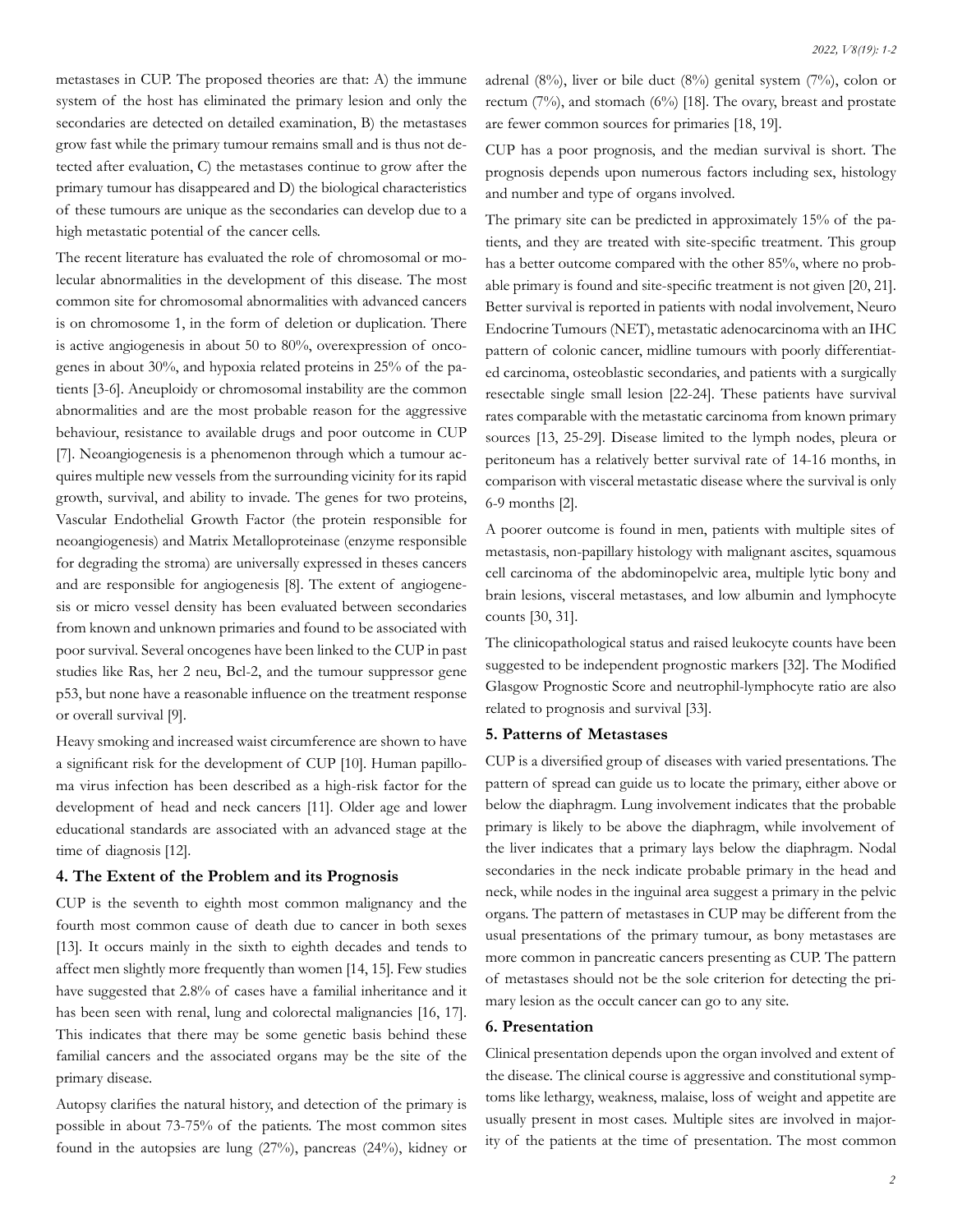presentation is with lymphadenopathy followed by involvement of the lung, liver, and bones [30, 34]. The most common site for nodal metastases is the mediastinum followed by the supraclavicular area, retroperitoneum, neck, and axilla, in decreasing order of frequency [30]. There are certain presentations which can guide us to find the probable primary site (Table 1).

| <b>METASTATIC PRESENTATION</b>   | <b>PROBABLE AREA OF PRIMARY IN CUP</b>                                              |
|----------------------------------|-------------------------------------------------------------------------------------|
| Females with nodes in the axilla | <b>Breast</b>                                                                       |
| Nodal enlargement in the neck    | Ear, Nose or Throat                                                                 |
| Liver metastases                 | GIT, Pancreaticobiliary, Breast, Lung                                               |
| Lung metastases                  | Head & Neck, Thyroid, Kidney, Testes, Skin, Bone, Stomach, Breast, Pancreas, Rectum |
| Ascites                          | Ovarian or Gastrointestinal malignancy                                              |
| Brain metastases                 | Lung, breast, or kidney                                                             |
| Bone metastases                  | Prostate, Breast, Lung, Kidney, Thyroid                                             |
| Testicular involvement           | Prostate, Lung, Melanoma, Colon, Bladder                                            |

**Table 1:** Common Presentation to Detect the Probable Primary Site in Cup

#### **7. Diagnostic Evaluation**

Evaluation is aimed at: A) detecting the primary, B) minimizing the spectrum of detectable primaries, or C) identifying the specific groups of CUPs which are treatable [19]. There is no universal consensus about how and how much these patients should be investigated, but certain tests should be done universally.

# **7.1. Pathological Evaluation**

The pathological examination is aimed at classifying the tumour based on its type, subtype, and site of origin. Histological diagnosis supported by the pattern of metastasis is sometimes helpful in the detecting the primary. Detailed Hematoxylin & Eosin (H&E) and immunohistochemical staining should be done in all cases [35, 36]. In select cases 'where tissue of origin remains unclear after histology, IHC staining and molecular assays' electron microscopy has been suggested [37].

CUP is categorized into different varieties according to its histology. The most common is adenocarcinoma constituting about 60% of the cases. The common sites of involvement are the lymph nodes, liver, lungs, and bones [19]. The second most common is poorly differentiated carcinoma, which constitutes about 29% to 30% of all the cases; the most common variety in this group is the non-Hodgkin's lymphoma (in about 35-65% of cases) [19]. The rest include Squamous Cell Carcinoma (SCC), which is found in about 5% patients; Neuroendocrine Carcinomas (NET), found in nearly 5% cases [38]; tumours with mixed histology of an adeno-squamous, neuroendocrine or sarcomatous component; and other related cancers like mesothelioma and germ cell cancer which may be like carcinoma in appearance.

**7.1.1. Immunohistochemistry:** This is a less expensive, reliable, and widely available investigation, which allows fast and precise identification of the primary lesion in many patients with CUP. There are a wide range of the already available and some recently introduced IHC markers [20]. The site of the primary is usually suggested by the various staining patterns rather than an individual IHC marker and

the primary is detected in about one fourth of the cases [2].

A stepwise pattern of IHC staining should be adopted to detect the tumour type (carcinoma, melanoma, lymphoma, or sarcoma) first, followed by subtype (subdivide carcinoma into various subtypes: adeno, squamous, neuroendocrine, germ cell tumour or melanoma), and then the site of origin. The following flow chart depicts a systematic approach for evaluation of a patient with CUP. (Flow chart 1)

In adenocarcinoma, these stains sometimes suggest the tissue of origin like Prostate Specific Antigen (PSA) specific staining in metastatic prostatic cancers. Prediction of the primary is also possible in neuroendocrine tumours. There are no established biomarkers which can predict the primary site in squamous cell carcinomas. Well differentiated cancers retain better tissue-specific gene expression and better IHC staining than poorly differentiated ones, hence the diagnosis is more difficult in the latter. It can be easily performed on the paraffin blocks even if only a few malignant cells are present. The stains are also helpful in the characterization of poorly differentiated or undifferentiated cancers, identification of their cell type, and for final pathological diagnosis [36, 37, 39].

All markers need not be used in all cases. These stains are site-specific and should be used judiciously along with the clinical and radiological presentations to choose the best therapy. Cytokeratin is a useful marker which has 20 subtypes but CK20 and CK7 are the most common and frequently used stains to differentiate the various subsets of adenocarcinoma [35, 40, 41]. Presently a mixture of cytokeratin is used to diagnose the primary site of adenocarcinoma [37, 42]. CK7 is found in the glands of the lung, ovary, endometrium, and breast, but it is not detected in the tumours of the GI tract where CK20 is mainly present. CK20 is also seen in the urothelium and Merkel cells [43]. Various combinations of cytokeratin are used to suggest the location of the primary. For instance, CK7+/CK20 is used to diagnose lung cancer and may be positive in pancreatic and biliary tract cancers. CK7-/CK20+ indicate colonic cancers and may be positive in cancers of the duodenum or ampulla of vater. CK7+/CK20+ indicates urothelial malignancy [43].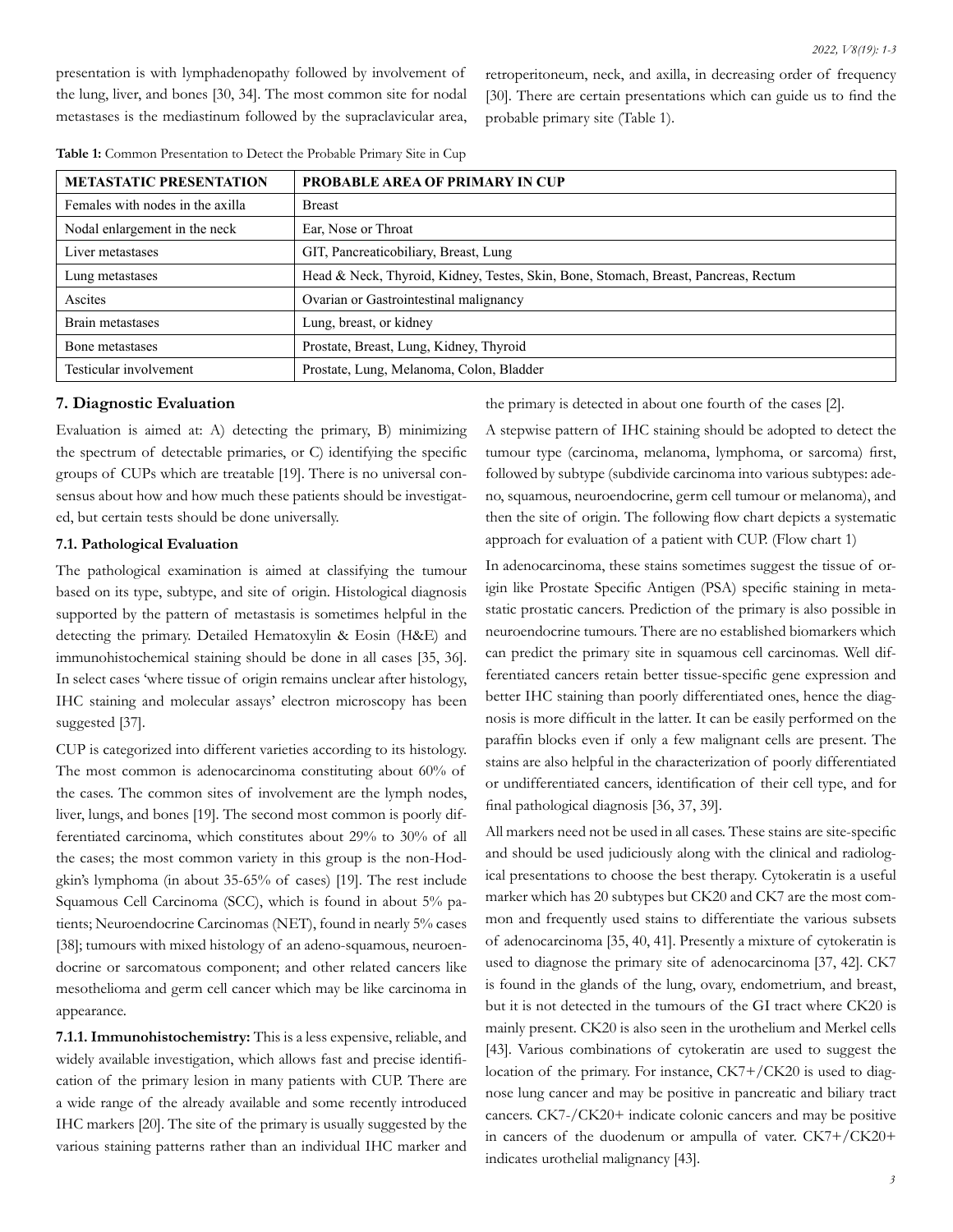During the last decade, newer IHC markers have emerged with antibodies against lineage-specific transcription factors. They have an improved efficacy towards detection of the primary site compared to the older IHC markers used to recognize keratins, other cytoplasmic and membranous antigens. The IHC staining against lineage-specific transcription factors like CDX2, TTF-1 and many others have proven to be particularly sensitive and specific, even in cases with poorly differentiated cancers [20]. TTF-1 is specific for adenocarcinoma of the lung [44]. CK 7 is positive in about 85% of lung cancers but it can be differentiated from other CK 7 positive tumours by using TTF-1 [43, 45]. Cadherin is used for the diagnosis of pulmonary adenocarcinoma and pleural mesothelioma. E-cadherin is overly sensitive for pulmonary adenocarcinoma. TTF-1 and E-cadherin are adequate for the diagnosis of pulmonary adenocarcinoma and pleural mesothelioma in most cases, but in some with negative TTF-1 and positive E-cadherin, other stains like BerEP4, calretinin, cytokeratin 5/6, thrombomodulin, and N-cadherin are required to differentiate between the two [44]. Chromogranin and synaptophysin indicates NETs. GCDFP-15-Mammoglobin are highly specific for breast can-

cers but have low sensitivity. PSA and thyroglobulin are the most specific markers for prostate and thyroid cancers respectively, but none of the tests are 100% specific. PSA and PSAP may be positive in the biopsy tissues of adenocarcinoma of salivary gland origin where the serum levels of these markers are normal and there is no primary prostatic carcinoma. URO III, Thrombomodulin suggest Urothelial malignancies and CDX-2 is positive in gastrointestinal cancers.

The following table provides a tabular representation of various permutations which may arise within the vast ambit of adeno and undifferentiated carcinoma (Table 2)

There are some pitfalls of IHC markers. No stain is entirely specific to a tissue, lack of standardized staining techniques and inter-observer variation in interpretation.

Immunohistochemistry is the gold standard for diagnosis, but in selected cases with undifferentiated tumours, molecular profiling plays an important role [38]. It is helpful in achieving a better diagnosis and future treatment protocol between tumour specific or empiric chemotherapy.



**Flow chart 1**: Systematic approach of IHC staining for evaluation of CUP

| <b>Table 2:</b> IHC Stains Used in Adeno and Undifferentiated Carcinomas |  |
|--------------------------------------------------------------------------|--|
|--------------------------------------------------------------------------|--|

| <b>TYPE</b>      | <b>COMMON IHC STAINS</b> | <b>Indicative of:</b> | <b>Further tested by:</b>      |
|------------------|--------------------------|-----------------------|--------------------------------|
| <b>ADENO</b>     | $CK7+$                   | Transitional cell     | Uroplakin, Thrombomodulin      |
| <b>CARCINOMA</b> | $CK20+$                  | Gastric               | Carcinoembryonic antigen (CEA) |
|                  |                          | Pancreatic            | CA 19-9                        |
|                  |                          | Ovarian, Mucinous     | $WT-1$                         |
|                  |                          | Biliary               | <b>CEA</b>                     |
|                  | $CK7-$                   | Prostate              | <b>PSA</b>                     |
|                  | $CK20-$                  | Renal cell            | gp200, Vimentin                |
|                  |                          | Hepatocellular        | Hepar1                         |
|                  | $CK7-$                   | Colorectal            | CEA, CDX2                      |
|                  | $CK20+$                  | Merkel Cell           | Chromo G, Synaptophysin        |
|                  | $CK7+$                   | Lung                  | TTF1                           |
|                  | $CK20-$                  | <b>Breast</b>         | <b>GCDFP, OR/PR</b>            |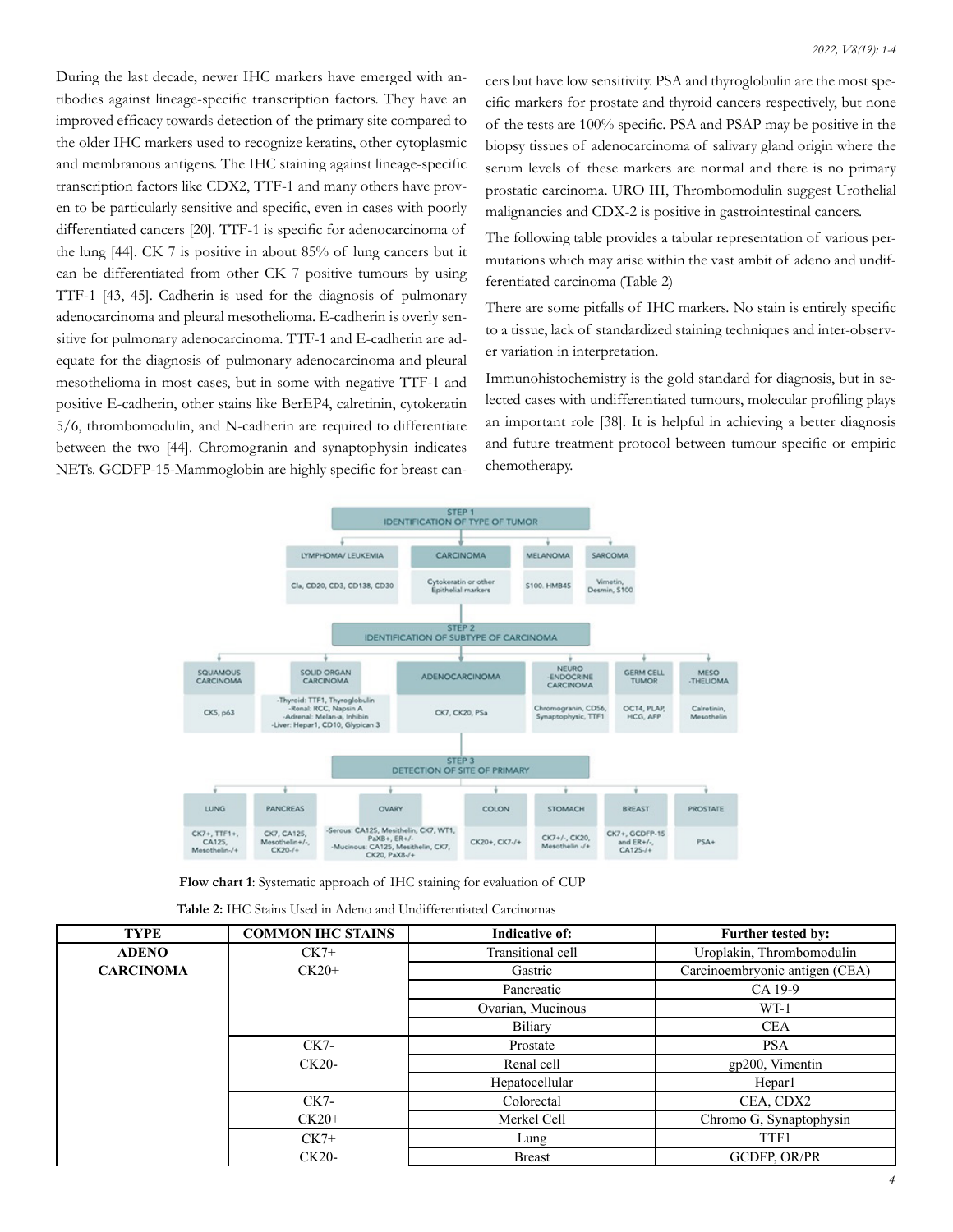|                       |               | Endometrial                    | Vimentin                    |  |
|-----------------------|---------------|--------------------------------|-----------------------------|--|
|                       |               | Ovarian, Non-Mucinous          | WT 1, BerEp4                |  |
|                       |               | Thyroid                        | Thyroglobulin               |  |
|                       |               | Cholangiocarcinoma             | CEA, CA 19-9                |  |
| UN                    | $CK+$         | Germ Cell                      | PLAP, AFP, Beta HCG         |  |
| <b>DIFFERENTIATED</b> |               | Malignant Mesothelioma         | Calretinin, CK5/6           |  |
|                       |               | Synovial Sarcoma               | <b>Bcl-2, CD99</b>          |  |
|                       |               | Epithelioid Sarcoma            | CK5/6                       |  |
|                       | $CD45+$       | Lymphoma, Hematological Cancer | B &T cell marker, EMA, CD30 |  |
|                       | $PS100+$      | Melanoma                       | HMB45, Melan A              |  |
|                       | All three -ve | Probable Sarcoma               | AML, DES, CD31, CD34        |  |

**7.1.2. Serum Tumour Markers**: Various tumour markers like CEA, CA 19-9, CA 15-3, and CA-125 are over expressed in CUP in a nonspecific way, but it is difficult to reach a conclusion based on the findings suggested by them alone [46]. CEA is helpful in differentiating adenocarcinomas of GI or endocervical origin from other sites [47] and an elevated level suggests more advanced cancer but has no predictive value in treatment response or survival. CEA and CA19-9 levels are higher in cases of CUP with hepatobiliary involvement than with nodal disease. PSA is done in all male patients being evaluated with bony metastasis. Other important tumour markers are Beta-HCG and AFP in extragonadal germ cell tumours, Alpha-Fetoprotein (AFP) in hepatic tumours, CA 125 in papillary peritoneal adenocarcinoma in females and CA15-3 in female patients with an isolated axillary adenocarcinoma.

**7.1.3. Molecular profiling:** Molecular profiling or gene expression profiling has been introduced recently to guide the most appropriate treatment regimen [39, 47]. This is a relatively novel approach which relies on the fact that tissues have different proteins and so, they differ in their genetic expression. If cancer develops in any organ, it usually follows the same organ specific pattern. The abnormalities at the molecular level, like the presence of micro RNAs responsible for gene expression in the primary tissue, are detected by this technique. It is done by using various molecular assays like Reverse Transcription Polymerase Chain Reaction (RT-PCR), or gene sequencing [48-50]. They can detect the site of primary even in those, where the results of the other tests are non-specific [19].

The primary aim of this technique is either to detect the primary and allow site specific treatment or to identify specific gene mutation against which targeted drugs are used. They identify the primary tissue of origin in about 83-93% of cases [19, 51, 52] and are thus helpful in choosing appropriate site-specific target therapy [53]. A multicentre trial using microarray DNA methylation technique showed 99% specificity, 97% sensitivity, 88% positive predictive value and 99% negative predictive value. The survival was better in patients treated by molecular profiling directed site specific therapy than those treated with empiric chemotherapy [54]. The technique is more useful in poorly or undifferentiated cancers and have shown substantial advantage over the other diagnostic tests. It is helpful in patients with visceral metastases and a colonic cancer profile or bony metastases with a renal or prostatic cancer profile. Once these lines

are confirmed, site specific therapy can be given in these patients [13].A few chromosomal abnormalities are specific to some tumours and can be detected by molecular profiling assays. These include gene rearrangement in lymphoma, chromosomal translocation in Ewing's and neuroectodermal tumours, fusion oncogenes (BRD4-NUT) in tumours of midline structures and the short arm of chromosome 12th in germ cell cancers [19, 55].

All the patients with CUP have one specific genomic alteration which can be detected by molecular assays. These specific genomic changes are called actionable molecular alterations because targeted drugs are available against them. Once they are identified, upfront tailored targeted therapies can be started without searching for the primary tumour site and thus, improving response rates, progression-free survival, and perhaps overall survival. A recent study showed that these alterations are present in 24% of cases [56]. The most frequent alterations found are HER2, EGFR, BRAF and BRCA2 [19]. Latest research has suggested that detecting a primary site in the CUP evaluation may be less relevant than identifying a genomic alteration through molecular profiling, which may be pivotal for deciding target therapy [57]. It also has some limitations like higher cost compared to IHC, no defined protocol, only a few directed therapies available and its prognostic benefits are still not clear.

Studies in the past have compared the diagnostic capabilities of IHC and Gene profiling assays which showed that IHC was able to diagnose the primary site in 35% while Molecular profiling was helpful in 77% cases [58, 59].

# **7.2. Bone Marrow Examination**

Bone marrow examination by aspiration cytology/biopsy is used to diagnose haematological malignancies and is also useful in the diagnosis of bony metastasis. Bone marrow aspiration provides information regarding cellular morphology while biopsy provides information about cellularity, infiltration of the bone marrow and fibrosis. Multiple pathological fractures after a trivial fall suggests metastatic bone disease and should be investigated by bone marrow examination. The differential diagnosis in these patients is adenocarcinoma with multiple metastases and multiple myeloma. Bone is the third most common site for secondaries from adenocarcinoma, after the lung and liver. It sometimes leads to the shortest way for the diagnosis of disseminated disease [60]. Trephine biopsy has a potential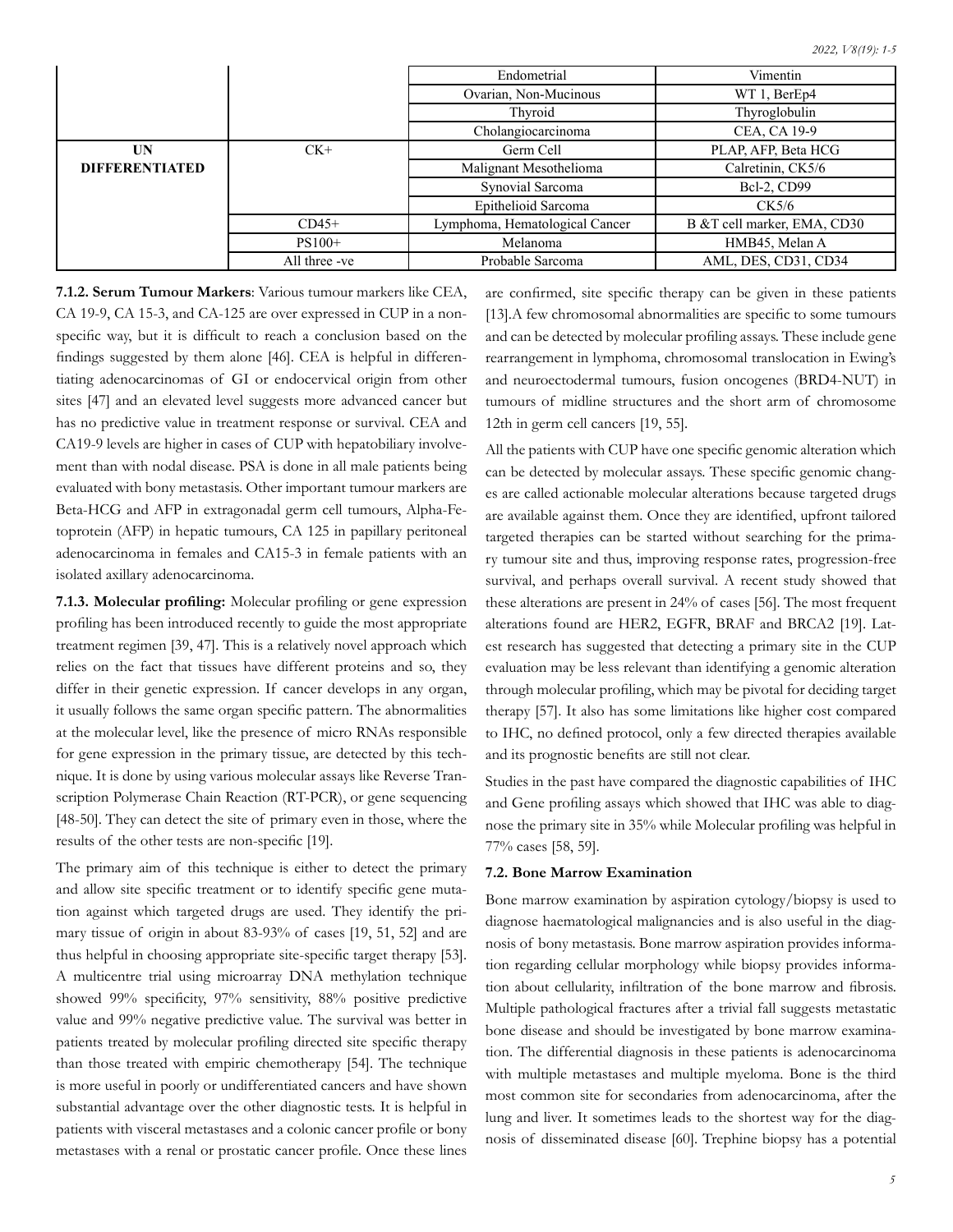advantage over bone marrow aspiration, especially if the aspiration tap is dry, because it helps to classify the type of tumour. There are no conclusive data comparing the relative value of aspiration cytology and biopsy in cases of involvement of the bone marrow in solid tumours [61].

# **7.3. Radiological Evaluation**

Ultrasound examination of the breast and mammography are essential in women, while MRI is reserved for patients where the mammography results are suspicious. Testicular ultrasound is performed in men with retroperitoneal or mediastinal masses. CECT of the chest and abdomen including pelvis should be done in all cases to identify the location of a primary tumour, assess the disease load and select the most appropriate site for biopsy. During the last three decades, the diagnostic accuracy of the newer generations CT scans and MRI to detect primary tumours has increased with sensitivity and specificity rates up to 85%. In a study of more than 870 patients CT scan was able to diagnose 74% to 86% cases of lung and pancreatic cancers [62].

MRI detects an occult primary in about 70% of cases and is the imaging method of choice in women with adenocarcinoma found in the axillary nodes [63]. In patients with metastatic neck nodes, PET (Positron Emission Tomography) CT and 3 Tesla MRI have an equal diagnostic accuracy. MRI is also used to examine any particular area after a positive PET scan and helps in tumour staging [64].

**7.3.1. Nuclear Medicine Examination:** PET CT is the investigation of choice to evaluate the whole body in one scan. It is useful for diagnosis and staging and is able to detect a primary lesion in 25-43% [19, 62, 65, 66]. It has an intermediate specificity but high sensitivity. It is suggested that a PET scan can be a useful investigation in about 30% patients presenting with cervical lymphadenopathy [67- 69]. There is a reported accuracy, specificity, and sensitivity of PET to detect CUP of more than 78%, 74% and 88% respectively and it is helpful in about 27% of cases with previously undetected metastases [66].

Recently there has been an increasing role of combination PET with CT/MRI scans in the diagnosis of CUP. Some neoplastic tissues have a very low radiotracer uptake of 18F fluorodeoxyglucose, hence the yield of PET scan is low. These patients are benefitted with a combination PET with either CT or MRI. Combination PET/CT is considered a better diagnostic tool than fluorodeoxyglucose (FDG) PET (55% vs. 31%) for detecting a primary in patients with cervical lymphadenopathy [70]. A meta-analysis on the combined use of PET/CT showed an identification rate of the primary up to 37%, and the most common sites were the lung (33%), head and neck (27%), pancreas (5%), colon (4%) and breast (4%) [71]. Somatostatin receptor scintigraphy or octreoscan is helpful in evaluating secondaries from neuroendocrine tumours. A special substance called octreotide bound with indium-111 is used in this test which has an affinity towards the tumour cells of various NETs. Technetium 99 labelled radioisotope scanning is the gold standard for detection of

bony secondaries. It is highly sensitive but it lacks specificity because apart from the tumour, tracer accumulation can occur at the site of elevated bone resorption seen in cases of infection, trauma and arthropathy [72]. Improved methods like Single Photon Emission Computer Tomography (SPECT) for detecting bony metastasis are now available. The sensitivity and specificity of this test is extremely high.

There have been conflicting reports comparing the efficacy of PET versus bone scans. One study on patients with known metastases from prostate, lung and thyroid primaries showed FDG-PET to be more sensitive and specific [73].

#### **7.4. Endoscopy**

The use of upper and lower GI endoscopy should be based on the clinical presentation but the chance of finding a primary lesion is low [74]. Endosonographic FNAC is useful in selected cases where the suspected focus is not accessible. Colonoscopy is helpful in patients having CK7-, CK20+ or CDX2 and bronchoscopy in TTF1 positive patients or patients with enlarged hilar and mediastinal lymphadenopathy. A patient with cervical lymphadenopathy and squamous cell histology needs an endoscopic examination apart from a radiological workup. Tonsillectomy is preferred over tonsillar biopsy to search for the primary mucosal lesion in a patient presenting with CUP with squamous cell histology from the cervical nodes [75-76].

# **8. Treatment**

CUP may relate to many different cancers; hence no standard management strategy is recommended for all forms of the disease. Most patients are refractory to currently available treatment options, but certain clinical subsets have a better survival. Therefore, the clinical and detailed pathological findings in each subset should be considered for selection of the most appropriate treatment regimen. Initially, the treatment of the patients was mainly based on the most probable site of primary cancer, but now other factors are also considered while choosing the most appropriate regimen. Treatment is usually tailored on an individual basis depending upon the clinical presentation, pathological factors, the result of immunohistochemistry and more recently, on molecular profiling in select cases. The main aim of treatment is palliation, as the cancer is unlikely to be cured. Both aspects of the treatment i.e., the potential benefits and the possible side effects should be considered while selecting any form of therapy. Chemotherapy is the mainstay of treatment with a combination of drugs being preferred over a single agent. There are multiple guidelines suggesting combination regimens [77]. Other modalities of treatment like radiotherapy, hormone therapy and surgery may be used either alone or in combination depending upon the situation.

Patients with CUP are divided into two categories for treatment, favourable and unfavourable subsets, with a better prognosis in favourable subgroup.

### **8.1. Favourable Subsets**

In the favourable subset of patients, specific treatment with locore-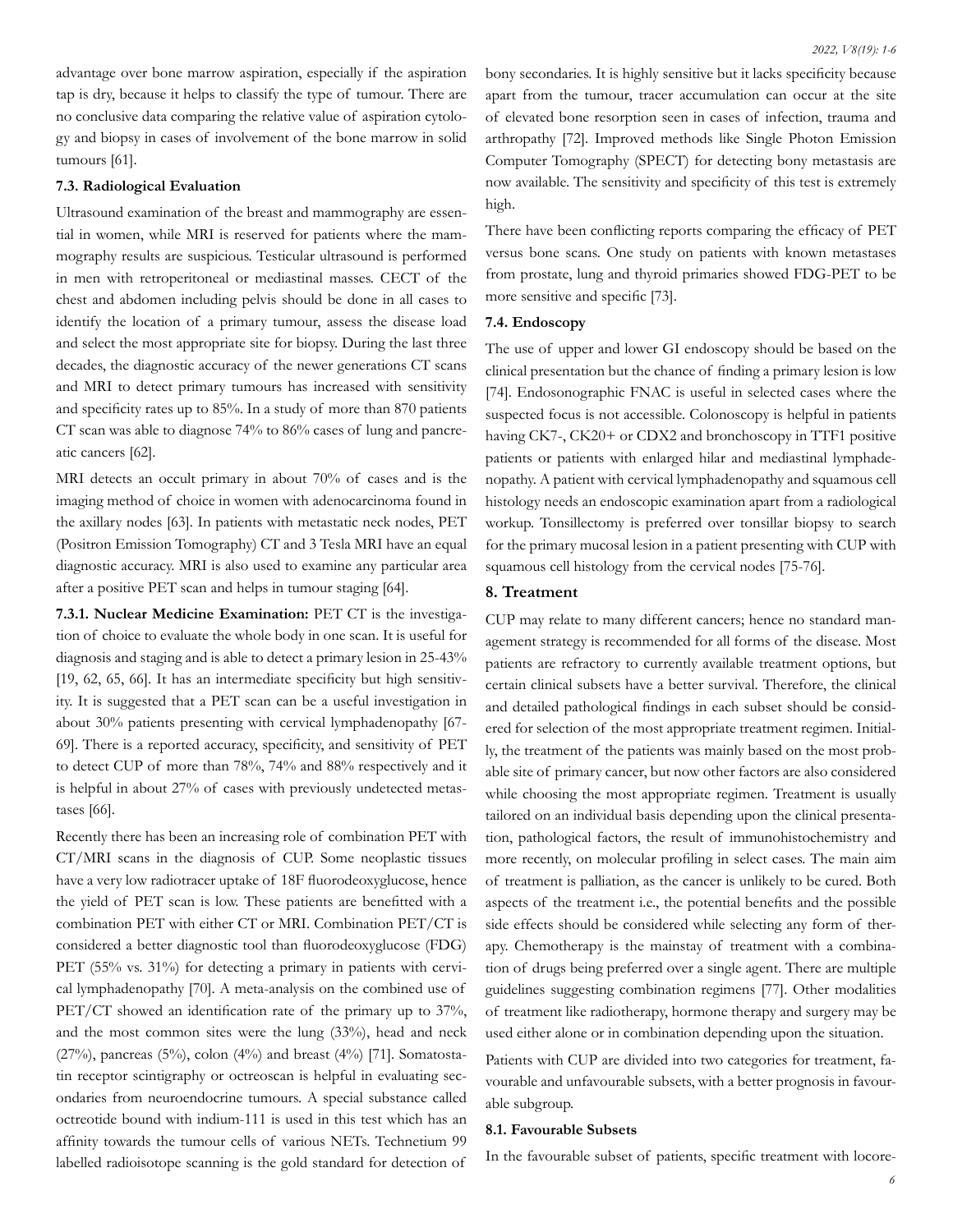gional radiotherapy or platinum-based chemotherapy, is offered. The treatment response and the expected survival in this group is almost the same as in the patients with a known primary. Patients with metastases to the nodes, pleura or peritoneum respond better with a combination of carboplatin and paclitaxel than those with visceral disease [78]. Women with axillary lymph node involvement are treated along the lines of breast cancer and those with neck nodes are treated like head and neck cancer. Histology plays a key role in cases where the site of origin is unknown or undiscovered. Adenocarcinoma and undifferentiated cancers are treated by a combination of drugs, squamous cell carcinoma is treated as head and neck tumours of primary origin and NETs are treated according to specific protocols [79]. Patients with peritoneal carcinomatosis presenting as primary peritoneal disease are treated on the lines of stage III ovarian cancer and they respond to debulking surgery followed by adjuvant taxane or platinum-based chemotherapy. A median survival of 7 months without disease progression and overall survival of 15 months were reported in patients treated with debulking surgery and

chemotherapy [80].

### **8.2. Unfavourable Subsets**

These patients have a poor prognosis and constitute about three fourths of the patients of CUP. The histological diagnosis in most of them is either adenocarcinoma or poorly differentiated carcinoma which is resistant to the available treatment options. They are treated with empirical combination chemotherapy using various drugs like platinum-based compounds, taxane, gemcitabine and targeted therapy. Survival of nine months and response rate of 15 to 20% have been noted [81]. Cure rates are very low and the tumour regresses only in one third of the cases. A recent study has suggested that patients treated by taxane-based regimens had a prolonged median survival time of 1.52 months and a higher 1-year survival rate of 6.25% but, the benefit did not sustain for 2 years [82]. Even if the primary tumour is not detected, accurate prediction of the possible primary is important in the management of this group of patients [19].

The table below depicts the common strategies used for treating these patients (Table 3).

|   | Table 3: Common Strategy Used to Treat Cup Patients |                                                                                                            |       |                                                          |                                                                       |                                                                                                                                        |  |  |
|---|-----------------------------------------------------|------------------------------------------------------------------------------------------------------------|-------|----------------------------------------------------------|-----------------------------------------------------------------------|----------------------------------------------------------------------------------------------------------------------------------------|--|--|
|   |                                                     | Axilla                                                                                                     | Women | Lymph Nodal<br>Enlargement                               | Adenocarcinoma or<br>carcinoma                                        | Treated like stage II or III breast cancer                                                                                             |  |  |
| Α | <b>FAVOURABLE</b>                                   | Midline -<br>mediastinum<br>supraclavicular area,<br>retroperitoneum<br>[Extragonadal Germ<br>Cell Tumour] | Men   | Lymph nodal<br>enlargement,<br>Testicular<br>involvement | Poorly differentiated<br>or undifferentiated<br>carcinoma             | Treated like extragonadal germ cell<br>tumours with platinum-based drugs                                                               |  |  |
|   |                                                     | Peritoneum                                                                                                 | Women | Carcinomatosis                                           | Adenocarcinoma -<br>papillary serous type                             | Treated like stage III ovarian cancer<br>with debulking surgery and adjuvant<br>chemotherapy                                           |  |  |
|   |                                                     | NET - Small                                                                                                |       | Local<br>symptoms                                        | Well differentiated or<br>low grade                                   | Somatostatin alone or Local therapy -<br>Resection, Cryotherapy, RFA, TACE                                                             |  |  |
|   |                                                     | NET - Large                                                                                                |       | Systemic<br>presentation                                 | Poorly differentiated<br>or high grade                                | Chemotherapy – platinum based,<br>etoposide or taxanes                                                                                 |  |  |
|   |                                                     | Cervical nodes                                                                                             |       | Lymph nodal<br>enlargement                               | Squamous cell                                                         | Treated as locally advanced head<br>and neck cancers with concomitant<br>chemoradiation or radical nodal<br>dissection in select cases |  |  |
|   |                                                     | Single metastatic<br>focus in liver, lung,<br>nodes or brain                                               |       |                                                          |                                                                       | Neoadjuvant chemo or chemoradiation<br>with surgery depending on situation                                                             |  |  |
|   |                                                     | Liver or peritoneal                                                                                        |       | Multiple<br>metastatic<br>deposits                       | Histology of GI<br>Adenocarcinoma-<br>$CK20 + / CK7 - or$<br>$CDX2 +$ | Chemotherapy for metastatic cancers -<br>First or second line                                                                          |  |  |
|   |                                                     | Inguinal area                                                                                              |       |                                                          | Squamous cell<br>carcinoma                                            | Inguinal lymphadenectomy or<br>radiotherapy along with combination<br>chemotherapy                                                     |  |  |
|   |                                                     | Bone                                                                                                       | Men   | <b>Blastic</b> bony<br><b>lesions</b>                    |                                                                       | Treated as advanced prostate cancer                                                                                                    |  |  |
| B | <b>UN</b><br>-FAVORABLE                             | Peritoneum                                                                                                 |       | Malignant<br>ascites                                     | Adenocarcinoma -<br>non-papillary type                                |                                                                                                                                        |  |  |
|   |                                                     | <b>Brain</b>                                                                                               |       | Multiple<br>cerebral lesions                             | Adeno or squamous                                                     | Combination chemotherapy                                                                                                               |  |  |
|   |                                                     | Thorax                                                                                                     |       | Multiple lesions<br>- lung/pleural                       | Adenocarcinoma                                                        |                                                                                                                                        |  |  |
|   |                                                     | Bone                                                                                                       |       | Multiple bony<br>lytic lesions                           |                                                                       |                                                                                                                                        |  |  |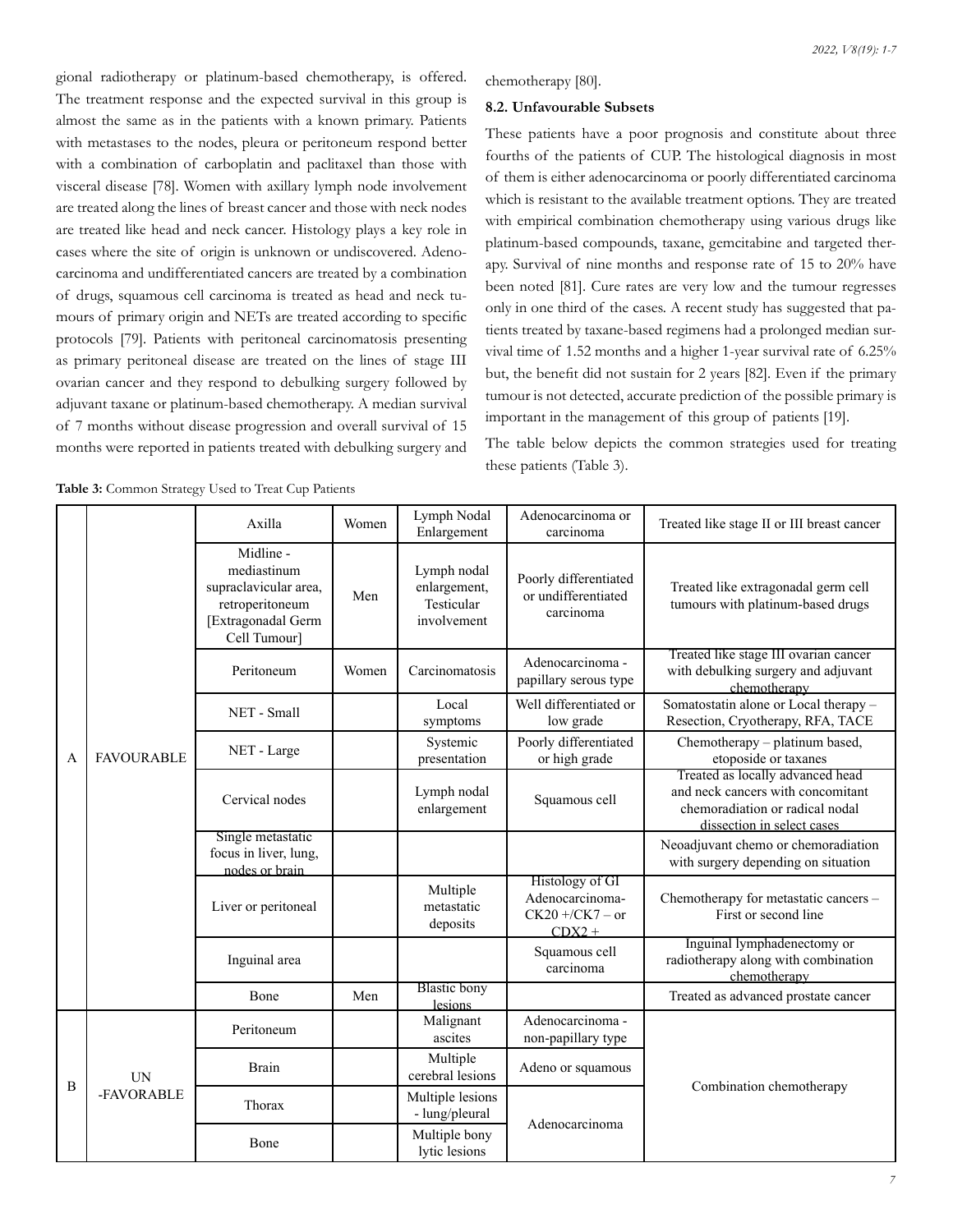# **8.3. Targeted Therapy**

This is a newer modality of treatment, based on the interpretations of molecular profiling. It is more effective than conventional chemotherapy and acts either against a specific abnormality at the molecular level like gene mutation, or on the surrounding tissue environment which augments the cancer growth. It is more selective and less toxic as it acts only on the abnormal cells. Recent literature suggests an improving role of molecular profiling directed targeted therapy over empiric treatment. The median survival of 12.5 months has been reported with the use of targeted therapy, which was better than the survival noted with empiric therapy in the past [83].

# **8.4. Drugs Used in Treatment of CUP**

Earlier, 5 FU and Cisplatin based regimens were used, but the response rate was poor [84]. Platinum compounds, taxane, gemcitabine and recently targeted agents are the various drugs used in the treatment of CUP. Gemcitabine has a synergistic action with platinum compounds, and it enhances the activity of fluoropyrimidines. Gemcitabine and oxaliplatin were well tolerated and had been used as a first line therapy in these patients [85]. A chemotherapy regimen with either two or three drugs is used for treatment in patients with suspected lung cancer. In patients with liver involvement and the primary tumour suspected to be below the diaphragm, combination of gemcitabine, carboplatin and capecitabine is preferred [86]. A meta-analysis of currently used treatments for CUP showed no significant benefit for any one treatment group over the others [87].

A taxane based combination regimen has been shown to be superior with less toxicity and a combination of paclitaxel, carboplatin and etoposide has been used with a complete response rate of 13% and a major response rate of 47%. A median survival of about 13 months was observed and the combination was almost equally effective irrespective of the histology being well or poorly differentiated adenocarcinoma.

Targeted agents like Epidermal Growth Factor Receptor (EGFR) inhibitors and, Vascular Epithelial Growth Factor (VEGF) inhibitors are a new class of drugs. They have been used as first- or second-line therapy in a few studies. Bevacizumab and erlotinib, which are used in the treatment of solid tumours, are also considered for treatment in these patients. Bevacizumab is a monoclonal antibody which acts against VEGF and prevents neoangiogenesis. It is used as a single agent in renal cell malignancies, and as one of the drugs in advanced cancers of the lung, colon, and breast [88-91]. The other agent erlotinib, which is an EGFR inhibitor, is used as a single agent in refractory non-small cell cancer of the lung and used in combination regimens in pancreatic cancers. The efficacy of the regimen increases when both these drugs are used in combination rather than being used alone. Targeted therapy with crizotinib against "actionable molecular alterations" is used in patients with predictable non-small cell lung cancer [92]. Data suggests that targeted therapy can improve survival in patients with non–small-cell lung cancers [93]. Recent research has suggested newer treatment possibilities with targeted drugs, but further clinical trials are required.

# **8.5. Radiotherapy**

This has a selective application in the treatment of CUP. It is used for localized cancers in patients who have undergone nodal dissection in the axilla or inguinal region. It is also used for bony metastatic lesions and non-germ cell retroperitoneal tumours. Short-course radiation therapy is used for palliation of squamous cell carcinoma of an unknown primary in the head and neck [94]. Patients with advanced disease of the head and neck may have a surprising durability of response with even a short course of palliative radiation therapy. It is helpful in patient having intractable pain or vertebral collapse due to bony metastases.

The role of definitive radiation therapy has been studied in the abdomen and pelvis where the disease was considered incurable by chemotherapy alone. Despite radiation toxicity in up to 40% of cases, the progression free and overall survival was better in patients treated with radiotherapy. The use of definitive radiation therapy should be considered in selected patients with CUP in the soft tissues or nodal basins of the abdomen and pelvis [95].

Chemo embolization, or radiofrequency ablation are the other alternative therapeutic options for unresectable lesions in the liver.

# **9. Conclusion**

CUP is an aggressive disease with a dismal prognosis, which is difficult to manage despite the advances in our diagnostic and treatment modalities. IHC and molecular profiling plays an important role in achieving a diagnosis, which is essential for designing a management protocol. Immunochemical stains should be used judiciously, and a step wise pattern is recommended for their use. Molecular profiling is a comparatively new investigative tool and helps in deciding the basis for tailormade targeted therapies in these difficult situations. Contrast-enhanced CT scans and MRI are useful adjunct but there is a growing role of PET CT in the evaluation and a combination of PET with CT/MRI is more helpful in some difficult cases. Primary site is predicted only in minority of patients, who are best treated with site directed therapy. There is a growing role of finding genomic alterations by molecular profiling, rather than following a time consuming and costly evaluation protocol to find the primary site, which can form a basis for goal directed target therapy, but further trials are needed.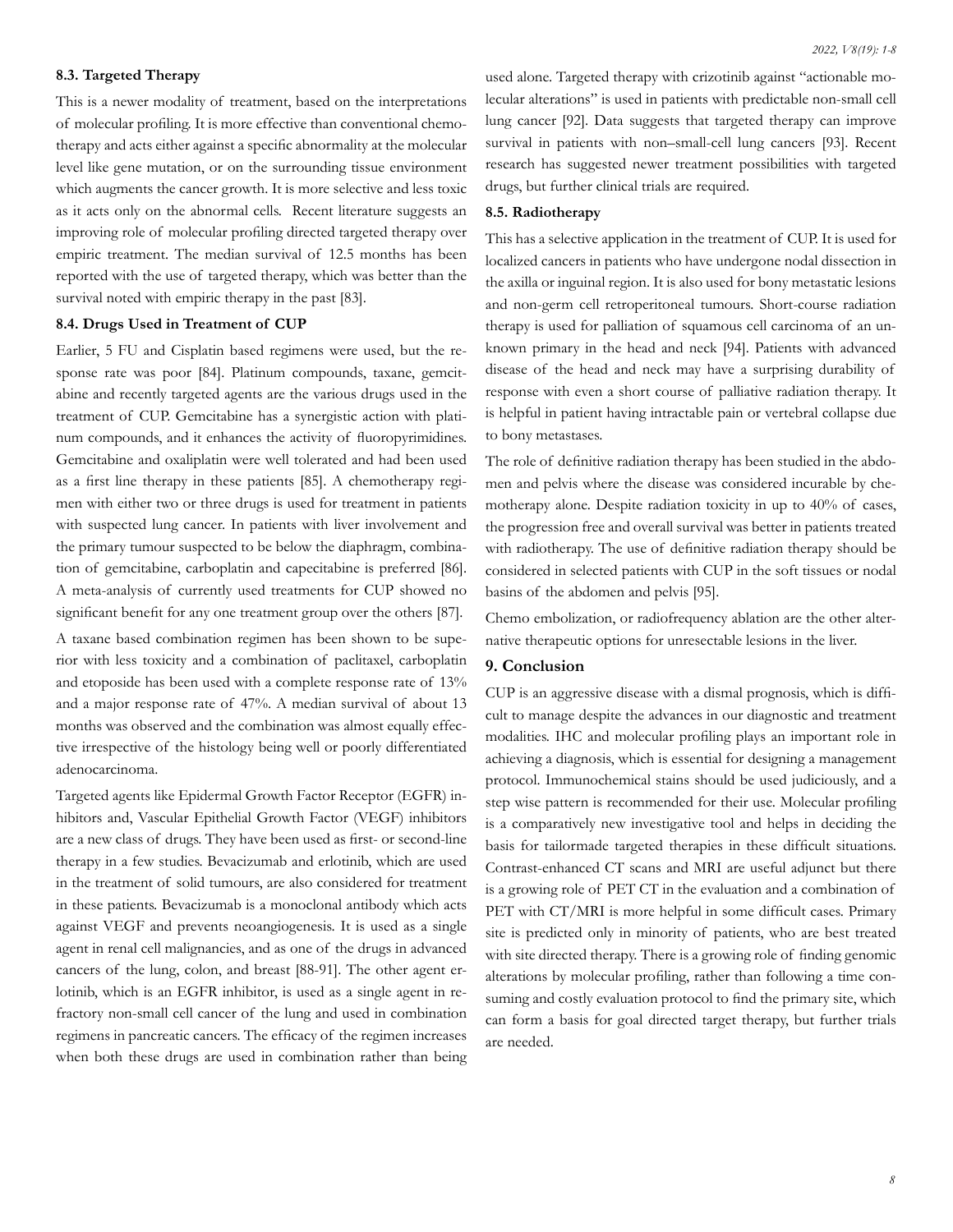### **References**

- 1. [Qaseem A, Usman N, Jayaraj JS, Janapala RN, Kashif T. Cancer of](https://www.ncbi.nlm.nih.gov/pmc/articles/PMC6820325/) [Unknown Primary: A Review on Clinical Guidelines in the Develop](https://www.ncbi.nlm.nih.gov/pmc/articles/PMC6820325/)[ment and Targeted Management of Patients with the Unknown Prima](https://www.ncbi.nlm.nih.gov/pmc/articles/PMC6820325/)[ry Site. Cureus. 2019; 11\(9\): e5552.](https://www.ncbi.nlm.nih.gov/pmc/articles/PMC6820325/)
- 2. [Gauri R, Varadhachary , Raber M. Cancer of Unknown Primary Site.](https://pubmed.ncbi.nlm.nih.gov/25140961/) [N Engl J Med. 2014; 371: 757-65.](https://pubmed.ncbi.nlm.nih.gov/25140961/)
- 3. [Pavlidis N, Khaled H, Rabab G. A mini review on cancer of unknown](https://pubmed.ncbi.nlm.nih.gov/26257935/)  [primary site: A clinical puzzle for the oncologists. J Adv Res. 2015;](https://pubmed.ncbi.nlm.nih.gov/26257935/) [6\(3\): 375-382.](https://pubmed.ncbi.nlm.nih.gov/26257935/)
- 4. [Kamposioras K, Pentheroudakis G, Pavlidis N. Exploring the biology](https://pubmed.ncbi.nlm.nih.gov/23480555/) [of cancer of unknown primary: breakthroughs and drawbacks. Eur J](https://pubmed.ncbi.nlm.nih.gov/23480555/) [Clin Invest. 2013; 43\(5\): 491-50.](https://pubmed.ncbi.nlm.nih.gov/23480555/)
- 5. [Stoyianni A, Goussia A, Pentheroudakis G, et al. Immunohistochemi](https://pubmed.ncbi.nlm.nih.gov/22493359/)[cal study of the epithelial-mesenchymal transition phenotype in cancer](https://pubmed.ncbi.nlm.nih.gov/22493359/) [of unknown primary: incidence, correlations and prognostic utility.](https://pubmed.ncbi.nlm.nih.gov/22493359/) [Anticancer Res. 2012; 32\(4\): 1273-81.](https://pubmed.ncbi.nlm.nih.gov/22493359/)
- 6. [Golfinopoulos V, Pentheroudakis G, Goussia A, et al. Intracellular sig](https://pubmed.ncbi.nlm.nih.gov/22565124/)[nalling via the AKT axis and downstream effectors is active and prog](https://pubmed.ncbi.nlm.nih.gov/22565124/)[nostically significant in cancer of unknown primary \(CUP\): a study of](https://pubmed.ncbi.nlm.nih.gov/22565124/) [100 CUP cases. Ann Oncol. 2012; 23\(10\): 2725-30.](https://pubmed.ncbi.nlm.nih.gov/22565124/)
- 7. [Losa F, Soler G, Casado A, et al. SEOM Clinical Guideline on Un](https://pubmed.ncbi.nlm.nih.gov/29230692/)[known Primary Cancer \(2017\). Clin Transl Oncol. 2018; 20\(1\): 89-96.](https://pubmed.ncbi.nlm.nih.gov/29230692/)
- 8. [Pentheroudakis G, Briasoulis E, Pavlidis N. Cancer of unknown pri](https://pubmed.ncbi.nlm.nih.gov/17470684/)[mary site: missing primary or missing biology? Oncologist. 2007; 12\(4\):](https://pubmed.ncbi.nlm.nih.gov/17470684/) [418-25.](https://pubmed.ncbi.nlm.nih.gov/17470684/)
- 9. [Hainsworth J, Lennington W, Greco F. Overexpression of Her-2 in](https://pubmed.ncbi.nlm.nih.gov/10653878/)  [patients with poorly differentiated carcinoma or poorly differentiated](https://pubmed.ncbi.nlm.nih.gov/10653878/) [adenocarcinoma of unknown primary site. J Clin Oncol. 2000; 18\(3\):](https://pubmed.ncbi.nlm.nih.gov/10653878/) [632-5.](https://pubmed.ncbi.nlm.nih.gov/10653878/)
- 10. [Varghese AM, Arora A, Capanu M, et al. Clinical and Molecular Char](https://pubmed.ncbi.nlm.nih.gov/29045506/)[acterization of Patients With Cancer of Unknown Primary in the](https://pubmed.ncbi.nlm.nih.gov/29045506/) [Modern Era. Ann Oncol. 2017; 28\(12\):3015-3021.](https://pubmed.ncbi.nlm.nih.gov/29045506/)
- 11. [Jensen DH, Hedback N, Specht L, et al. Human Papillomavirus in](https://pubmed.ncbi.nlm.nih.gov/25369118/) [Head and Neck Squamous Cell Carcinoma of Unknown Primary Is a](https://pubmed.ncbi.nlm.nih.gov/25369118/)  [Common Event and a Strong Predictor of Survival. PLoS One. 2014;](https://pubmed.ncbi.nlm.nih.gov/25369118/) [9\(11\): e110456.](https://pubmed.ncbi.nlm.nih.gov/25369118/)
- 12. [Vajdic CM, Perez-Concha O, Dobbins T, et al. Demographic, social](https://pubmed.ncbi.nlm.nih.gov/31015097/) [and lifestyle risk factors for cancer registry-notified cancer of un](https://pubmed.ncbi.nlm.nih.gov/31015097/)[known primary site \(CUP\). Cancer Epidemiology. 2019; 60: 156-161.](https://pubmed.ncbi.nlm.nih.gov/31015097/)
- 13. [Pavlidis N, Pentheroudakis G. Cancer of unknown primary site. Lan](https://www.thelancet.com/journals/lancet/article/PIIS0140-6736(11)61178-1/fulltext)[cet. 2012; 379\(9824\): 1428-35.](https://www.thelancet.com/journals/lancet/article/PIIS0140-6736(11)61178-1/fulltext)
- 14. [Siegel R, Naishadham D, Jemal A. Cancer statistics, 2012. CA Cancer J](https://pubmed.ncbi.nlm.nih.gov/22237781/)  [Clin. 2012; 62\(1\): 10-29.](https://pubmed.ncbi.nlm.nih.gov/22237781/)
- 15. [Bugat R, Bataillard A, Lesimple T, et al. Summary of the Standards,](https://pubmed.ncbi.nlm.nih.gov/12915904/) [Options and Recommendations for the management of patients with](https://pubmed.ncbi.nlm.nih.gov/12915904/)  [carcinoma of unknown primary site \(2002\). Br J Cancer. 2003; 89\(1\):](https://pubmed.ncbi.nlm.nih.gov/12915904/) [S59-66.](https://pubmed.ncbi.nlm.nih.gov/12915904/)
- 16. Ettinger D, Agulnik M, Cates JM, Cristea M, Denlinger CS. Occult Primary. JNCCN. 2011; 9(12).
- 17. [Hemminki K, Ji J, Sundquist J, Shu X. Familial risks in cancer of un](https://pubmed.ncbi.nlm.nih.gov/21189391/)[known primary: tracking the primary sites. J Clin Oncol. 2011; 29\(4\):](https://pubmed.ncbi.nlm.nih.gov/21189391/) [435-40.](https://pubmed.ncbi.nlm.nih.gov/21189391/)
- 18. [Pentheroudakis G, Golfinopoulos V, Pavlidis N. Switching bench](https://pubmed.ncbi.nlm.nih.gov/17698346/)[marks in cancer of unknown primary: from autopsy to microarray.](https://pubmed.ncbi.nlm.nih.gov/17698346/) [Eur J Cancer. 2007; 43\(14\): 2026-36.](https://pubmed.ncbi.nlm.nih.gov/17698346/)
- 19. [Hainsworth JD, Greco FA. Cancer of Unknown Primary Site: New](https://connection.asco.org/magazine/current-controversies-oncology/cancer-unknown-primary-site-new-treatment-paradigms-era) [Treatment Paradigms in the Era of Precision Medicine Society TAC,](https://connection.asco.org/magazine/current-controversies-oncology/cancer-unknown-primary-site-new-treatment-paradigms-era) [editor: ASCO Educational Book; 2018.](https://connection.asco.org/magazine/current-controversies-oncology/cancer-unknown-primary-site-new-treatment-paradigms-era)
- 20. [Conner J, Hornick J. Metastatic carcinoma of unknown primary: diag](https://pubmed.ncbi.nlm.nih.gov/25844674/)[nostic approach using immunohistochemistry. Adv Anat Pathol. 2015;](https://pubmed.ncbi.nlm.nih.gov/25844674/) [22\(3\): 149-167.](https://pubmed.ncbi.nlm.nih.gov/25844674/)
- 21. [Massard C, Loriot Y, Fizazi K. Carcinomas of an unknown primary](https://pubmed.ncbi.nlm.nih.gov/22048624/) [origin--diagnosis and treatment. Nat Rev Clin Oncol. 2011; 8\(12\): 701-](https://pubmed.ncbi.nlm.nih.gov/22048624/) [710.](https://pubmed.ncbi.nlm.nih.gov/22048624/)
- 22. [Jereczek-Fossa B, Jassem J, Orecchia R. Cervical lymph node metas](https://pubmed.ncbi.nlm.nih.gov/15023433/)[tases of squamous cell carcinoma from an unknown primary. Cancer](https://pubmed.ncbi.nlm.nih.gov/15023433/) [Treat Rev. 2004; 30\(2\): 153-164.](https://pubmed.ncbi.nlm.nih.gov/15023433/)
- 23. [Culine S. Prognostic factors in unknown primary cancer. Semin Oncol.](https://pubmed.ncbi.nlm.nih.gov/19179189/)  [2009; 36\(1\): 60-64.](https://pubmed.ncbi.nlm.nih.gov/19179189/)
- 24. [Hainsworth J, Fizazi K. Treatment for patients with unknown prima](https://pubmed.ncbi.nlm.nih.gov/19179187/)[ry cancer and favorable prognostic factors. Semin Oncol. 2009; 36\(1\):](https://pubmed.ncbi.nlm.nih.gov/19179187/) [44-51.](https://pubmed.ncbi.nlm.nih.gov/19179187/)
- 25. [Pentheroudakis G, Lazaridis G, Pavlidis N. Axillary nodal metastases](https://pubmed.ncbi.nlm.nih.gov/19771506/) [from carcinoma of unknown primary \(CUPAx\): a systematic review](https://pubmed.ncbi.nlm.nih.gov/19771506/) [of published evidence. Breast Cancer Res Treat. 2010; 119\(1\): 1-11.](https://pubmed.ncbi.nlm.nih.gov/19771506/)
- 26. [Pentheroudakis G, Pavlidis N. Serous papillary peritoneal carcinoma:](https://www.sciencedirect.com/science/article/abs/pii/S1040842809002017) [unknown primary tumour, ovarian cancer counterpart or a distinct en](https://www.sciencedirect.com/science/article/abs/pii/S1040842809002017)[tity? A systematic review. Crit Rev Oncol Hematol. 2010; 75\(1\): 27-42.](https://www.sciencedirect.com/science/article/abs/pii/S1040842809002017)
- 27. [Stoyianni A, Pentheroudakis G, Pavlidis N. Neuroendocrine carcinoma](https://pubmed.ncbi.nlm.nih.gov/21481536/)  [of unknown primary: a systematic review of the literature and a com](https://pubmed.ncbi.nlm.nih.gov/21481536/)[parative study with other neuroendocrine tumours. Cancer Treat Rev.](https://pubmed.ncbi.nlm.nih.gov/21481536/) [2011; 37\(5\): 358-365.](https://pubmed.ncbi.nlm.nih.gov/21481536/)
- 28. [Hainsworth J, Schnabel C, Erlander M, Haines D, Greo F. A retro](https://pubmed.ncbi.nlm.nih.gov/22000811/)[spective study of treatment outcomes in patients with carcinoma of](https://pubmed.ncbi.nlm.nih.gov/22000811/) [unknown primary site and a colorectal cancer molecular profile. Clin](https://pubmed.ncbi.nlm.nih.gov/22000811/)  [Colorectal Cancer. 2012; 11\(2\): 112-118.](https://pubmed.ncbi.nlm.nih.gov/22000811/)
- 29. [Varadhachary G, Karanth S, Qiao W, et al. Carcinoma of unknown pri](https://pubmed.ncbi.nlm.nih.gov/23813044/)[mary with gastrointestinal profile: immunohistochemistry and survival](https://pubmed.ncbi.nlm.nih.gov/23813044/)  [data for this favorable subset. Int J Clin Oncol. 2014; 19\(3\): 479-484.](https://pubmed.ncbi.nlm.nih.gov/23813044/)
- 30. [Hess K, Abbruzzese M, Lenzi R, Raber M, Abbruzzese J. Classifica](https://pubmed.ncbi.nlm.nih.gov/10589751/)[tion and Regression Tree Analysis of 1000 Consecutive. Clinical Can](https://pubmed.ncbi.nlm.nih.gov/10589751/)[cer Research. 1999; 5\(11\): 3403–3410.](https://pubmed.ncbi.nlm.nih.gov/10589751/)
- 31. [Seve P, Ray-Coquard I, Trillet-Lenoir V, et al. Low serum albumin lev](https://pubmed.ncbi.nlm.nih.gov/17063500/)[els and liver metastasis are powerful prognostic markers for survival](https://pubmed.ncbi.nlm.nih.gov/17063500/) [in patients with carcinomas of unknown primary site. Cancer. 2006;](https://pubmed.ncbi.nlm.nih.gov/17063500/) [107\(11\): 2698-2705.](https://pubmed.ncbi.nlm.nih.gov/17063500/)
- 32. [Tomuleasa C, Zaharie F, Muresan MS, et al. How to Diagnose and](https://pubmed.ncbi.nlm.nih.gov/17063500/)  [Treat a Cancer of Unknown Primary Site. J Gastrointestin Liver Dis.](https://pubmed.ncbi.nlm.nih.gov/17063500/)  [2017; 26\(1\): 69-79.](https://pubmed.ncbi.nlm.nih.gov/17063500/)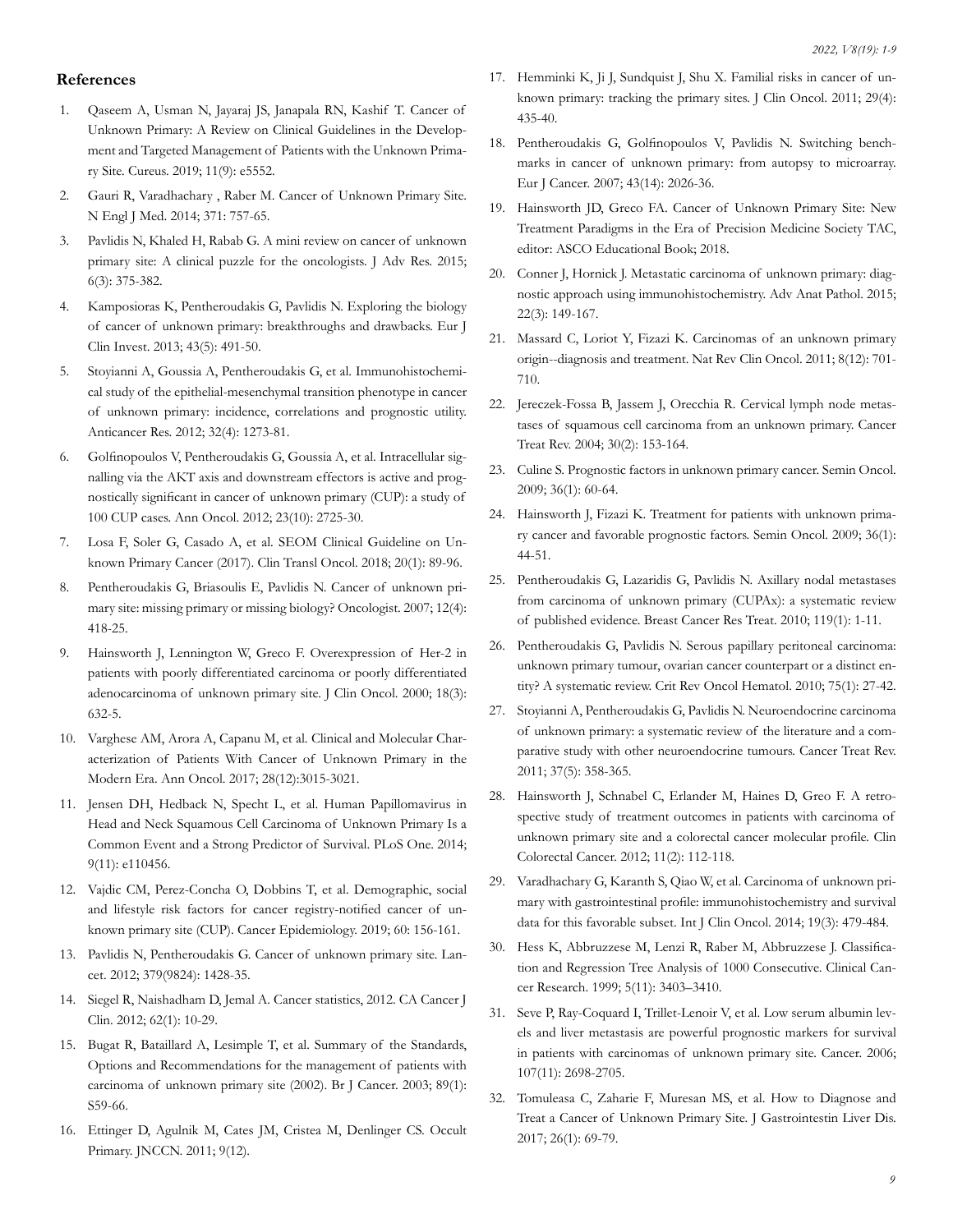- 33. [Mohamed Z, Pinato DJ, Mauri FA, Chen KW, Chang PMH, Sharma](https://pubmed.ncbi.nlm.nih.gov/24169348/)  [R. Inflammation as a validated prognostic determinant in carcinoma](https://pubmed.ncbi.nlm.nih.gov/24169348/)  [of unknown primary site. British Journal of Cancer. 2014; 110: 208-](https://pubmed.ncbi.nlm.nih.gov/24169348/) [213.](https://pubmed.ncbi.nlm.nih.gov/24169348/)
- 34. Chorost M, Lee M, Yeoh C, Molina M, Ghosh B. Unknown primary. J Surg Oncol. 2004; 87(4): 191-203.
- 35. [Varadhachary G, Abbruzzese J, Lenzi R. Diagnostic strategies for un](https://pubmed.ncbi.nlm.nih.gov/15112256)[known primary cancer. Cancer. 2004; 100\(9\): 1776-85.](https://pubmed.ncbi.nlm.nih.gov/15112256)
- 36. [Dabbs D. Diagnostic Immunohistochemistry 3rd Edition: Saunders;](https://journals.lww.com/ajsp/Citation/2010/12000/Diagnostic_Immunohistochemistry_Theranostic_and.26.aspx)  [2010.](https://journals.lww.com/ajsp/Citation/2010/12000/Diagnostic_Immunohistochemistry_Theranostic_and.26.aspx)
- 37. [Oien K. Pathologic evaluation of unknown primary cancer. Semin](https://pubmed.ncbi.nlm.nih.gov/19179185/)  [Oncol. 2009; 36\(1\): 8-37.](https://pubmed.ncbi.nlm.nih.gov/19179185/)
- 38. [Oien K, Dennis J. Diagnostic work-up of carcinoma of unknown pri](https://pubmed.ncbi.nlm.nih.gov/22987975/)[mary: from immunohistochemistry to molecular profiling. Ann On](https://pubmed.ncbi.nlm.nih.gov/22987975/)[col. 2012; 23: 271-277.](https://pubmed.ncbi.nlm.nih.gov/22987975/)
- 39. [Varadhachary G, Greco F. Overview of patient management and fu](https://pubmed.ncbi.nlm.nih.gov/19179191/)[ture directions in unknown primary carcinoma. Semin Oncol. 2009;](https://pubmed.ncbi.nlm.nih.gov/19179191/) [36\(1\): 75-80.](https://pubmed.ncbi.nlm.nih.gov/19179191/)
- 40. [Chu P, Weiss L. Keratin expression in human tissues and neoplasms.](https://pubmed.ncbi.nlm.nih.gov/12010363/) [Histopathology. 2002; 40\(5\): 403-39.](https://pubmed.ncbi.nlm.nih.gov/12010363/)
- 41. [Chu P, Wu E, Weiss L. Cytokeratin 7 and cytokeratin 20 expression in](https://pubmed.ncbi.nlm.nih.gov/11007036/)  [epithelial neoplasms: a survey of 435 cases. Mod Pathol. 2000; 13\(9\):](https://pubmed.ncbi.nlm.nih.gov/11007036/) [962-972.](https://pubmed.ncbi.nlm.nih.gov/11007036/)
- 42. [Pavlidis N, Briasoulis E, Hainsworth J, Greco F. Diagnostic and ther](https://pubmed.ncbi.nlm.nih.gov/12957453/)[apeutic management of cancer of an unknown primary. Eur J Cancer.](https://pubmed.ncbi.nlm.nih.gov/12957453/) [2003; 39\(14\): 1990-2005.](https://pubmed.ncbi.nlm.nih.gov/12957453/)
- 43. [Rubin B, Skarin A, Pisick E, Rizk M, Salgia R. Use of cytokeratins](https://pubmed.ncbi.nlm.nih.gov/11263595/) [7 and 20 in determining the origin of metastatic carcinoma of un](https://pubmed.ncbi.nlm.nih.gov/11263595/)[known primary, with special emphasis on lung cancer. Eur J Cancer](https://pubmed.ncbi.nlm.nih.gov/11263595/)  [Prev. 2001; 10\(1\): 77-82.](https://pubmed.ncbi.nlm.nih.gov/11263595/)
- 44. [Abutaily A, Addis B, Roche W. Immunohistochemistry in the distinc](https://www.ncbi.nlm.nih.gov/pmc/articles/PMC1769743/)[tion between malignant mesothelioma and pulmonary adenocarcino](https://www.ncbi.nlm.nih.gov/pmc/articles/PMC1769743/)[ma: a critical evaluation of new antibodies. J Clin Pathol. 2002; 55\(9\):](https://www.ncbi.nlm.nih.gov/pmc/articles/PMC1769743/) [662-28.](https://www.ncbi.nlm.nih.gov/pmc/articles/PMC1769743/)
- 45. [Tan D, Li Q, Deeb G, et al. Thyroid transcription factor-1 expression](https://pubmed.ncbi.nlm.nih.gov/12827614/)  [prevalence and its clinical implications in non-small cell lung cancer: a](https://pubmed.ncbi.nlm.nih.gov/12827614/) [high-throughput tissue microarray and immunohistochemistry study.](https://pubmed.ncbi.nlm.nih.gov/12827614/) [Hum Pathol. 2003; 34\(6\): 597-604.](https://pubmed.ncbi.nlm.nih.gov/12827614/)
- 46. [Milović M, Popov I, Jelić S. Tumour markers in metastatic disease](https://pubmed.ncbi.nlm.nih.gov/11859288/) [from cancer of unknown primary origin. Med Sci Monit. 2002; 8\(2\):](https://pubmed.ncbi.nlm.nih.gov/11859288/) [MT25-30.](https://pubmed.ncbi.nlm.nih.gov/11859288/)
- 47. [Bahrami A, Truong L, Ro J. Undifferentiated tumour: true identity by](https://pubmed.ncbi.nlm.nih.gov/18318577/)  [immunohistochemistry. Arch Pathol Lab Med. 2008; 132\(3\): 326-48.](https://pubmed.ncbi.nlm.nih.gov/18318577/)
- 48. [Tothill R, Li j, Mileshkin L, et al. Massively-parallel sequencing assists](https://pubmed.ncbi.nlm.nih.gov/24037760/) [the diagnosis and guided treatment of cancers of unknown primary. J](https://pubmed.ncbi.nlm.nih.gov/24037760/)  [Pathol. 2013; 231\(4\): 413-423.](https://pubmed.ncbi.nlm.nih.gov/24037760/)
- 49. [Rosenfeld N, Aharonov R, Meiri E, Rosenwald S, Spector Y, Zepeniuk](https://pubmed.ncbi.nlm.nih.gov/18362881/) [M, et al. MicroRNAs accurately identify cancer tissue origin. Nat Bio](https://pubmed.ncbi.nlm.nih.gov/18362881/)[technol. 2008; 26\(4\): 462-469.](https://pubmed.ncbi.nlm.nih.gov/18362881/)
- 50. [Rosenwald S, Gilad S, Benjamin S, et al. Validation of a microR-](https://pubmed.ncbi.nlm.nih.gov/20348879/)[NA-based qRT-PCR test for accurate identification of tumour tissue](https://pubmed.ncbi.nlm.nih.gov/20348879/)

[origin. Mod Pathol. 2010; 23\(6\): 814-823.](https://pubmed.ncbi.nlm.nih.gov/20348879/)

- 51. [Greco FA, Lennington WJ, Spigel DR, Hainsworth JD. Poorly Differ](https://pubmed.ncbi.nlm.nih.gov/25758902/)[entiated Neoplasms of Unknown Primary Site: Diagnostic Usefulness](https://pubmed.ncbi.nlm.nih.gov/25758902/) [of a Molecular Cancer Classifier Assay. Mol Diagn Ther. 2015; 19\(2\):](https://pubmed.ncbi.nlm.nih.gov/25758902/) [91-97.](https://pubmed.ncbi.nlm.nih.gov/25758902/)
- 52. [Pilarsky C, Schmitt A, Dahl E, Rosenthal A. Microarrays--chances and](https://pubmed.ncbi.nlm.nih.gov/19629870/) [challenges. Current Opinion in Molecular Therapeutics. 1999; 1\(6\):](https://pubmed.ncbi.nlm.nih.gov/19629870/) [727-736.](https://pubmed.ncbi.nlm.nih.gov/19629870/)
- 53. [Monzon F, Koen T. Diagnosis of metastatic neoplasms: molecular ap](https://pubmed.ncbi.nlm.nih.gov/20121609/)[proaches for identification of tissue of origin. Arch Pathol Lab Med.](https://pubmed.ncbi.nlm.nih.gov/20121609/) [2010; 134\(2\): 216-224.](https://pubmed.ncbi.nlm.nih.gov/20121609/)
- 54. [Moran S, Martínez-Cardús A, Sayols S, et al. Epigenetic profiling to](https://pubmed.ncbi.nlm.nih.gov/27575023/) [classify cancer of unknown primary: a multicentre, retrospective anal](https://pubmed.ncbi.nlm.nih.gov/27575023/)[ysis. Lancet Oncol. 2016; 17\(10\): 1386-1395.](https://pubmed.ncbi.nlm.nih.gov/27575023/)
- 55. [French C, L. Kutok J, C. Faquin W, et al. Midline Carcinoma of Chil](https://pubmed.ncbi.nlm.nih.gov/15483023/)[dren and Young Adults With NUT Rearrangement. Journal of Clinical](https://pubmed.ncbi.nlm.nih.gov/15483023/)  [Oncology. 2004; 22\(20\): 4135-4149.](https://pubmed.ncbi.nlm.nih.gov/15483023/)
- 56. [Ross JS, Wang K, Gay L. Comprehensive Genomic Profiling of Car](https://pubmed.ncbi.nlm.nih.gov/26182302/)[cinoma of Unknown Primary Site. JAMA Oncol. 2015; 1\(1\): 40-49.](https://pubmed.ncbi.nlm.nih.gov/26182302/)
- 57. [Schwartz A, Harpaz N. A Primary Approach to Cancers of Unknown](https://academic.oup.com/jnci/article/105/11/759/1004589)  [Primary. Journal of the National Cancer Institute. 2013; 105\(11\): 759-](https://academic.oup.com/jnci/article/105/11/759/1004589) [761.](https://academic.oup.com/jnci/article/105/11/759/1004589)
- 58. [Hainsworth JD, Greco FA. Gene Expression Profiling in Patients With](https://pubmed.ncbi.nlm.nih.gov/24487792/)  [Carcinoma of Unknown Primary Site: From Translational Research to](https://pubmed.ncbi.nlm.nih.gov/24487792/)  [Standard of Care. Virchows Arch. 2014; 464\(4\): 393-402.](https://pubmed.ncbi.nlm.nih.gov/24487792/)
- 59. [Greco FA, Lennington WJ, Spigel DR, Hainsworth JD. Molecular Pro](https://pubmed.ncbi.nlm.nih.gov/23641043/)[filing Diagnosis in Unknown Primary Cancer: Accuracy and Ability to](https://pubmed.ncbi.nlm.nih.gov/23641043/) [Complement Standard Pathology. J Natl Cancer Inst. 2013; 105\(11\):](https://pubmed.ncbi.nlm.nih.gov/23641043/) [782-790.](https://pubmed.ncbi.nlm.nih.gov/23641043/)
- 60. [Ozkalemkas F, Ali R, Ozkocaman V, Ozcelik T, Ozan U, Ozturk H, et](https://pubmed.ncbi.nlm.nih.gov/16262899/) [al. The bone marrow aspirate and biopsy in the diagnosis of unsus](https://pubmed.ncbi.nlm.nih.gov/16262899/)[pected nonhematologic malignancy: A clinical study of 19 cases. BMC](https://pubmed.ncbi.nlm.nih.gov/16262899/)  [Cancer. 2005; 5\(144\).](https://pubmed.ncbi.nlm.nih.gov/16262899/)
- 61. [Mohanty S, Dash S. Bone marrow metastasis in solid tumours. Indian](https://pubmed.ncbi.nlm.nih.gov/15025356/)  [J Pathol Microbiol. 2003; 46\(4\): 613-6.](https://pubmed.ncbi.nlm.nih.gov/15025356/)
- 62. [Delgado-Bolton R, Fernández-Pérez C, González-Maté A, Carreras J.](https://pubmed.ncbi.nlm.nih.gov/12902422/) [Meta-analysis of the performance of 18F-FDG PET in primary tu](https://pubmed.ncbi.nlm.nih.gov/12902422/)[mour detection in unknown primary tumours. J Nucl Med. 2003; 44\(8\):](https://pubmed.ncbi.nlm.nih.gov/12902422/) [1301-14.](https://pubmed.ncbi.nlm.nih.gov/12902422/)
- 63. [Orel S, Weinstein S, Schnall M, et al. Breast MR imaging in patients](https://pubmed.ncbi.nlm.nih.gov/10429716/) [with axillary node metastases and unknown primary malignancy. Ra](https://pubmed.ncbi.nlm.nih.gov/10429716/)[diology. 1999; 212\(2\): 543-549.](https://pubmed.ncbi.nlm.nih.gov/10429716/)
- 64. [Gődény M, Lengyel Z, Polony G, et al. Impact of 3T Multiparametric](https://pubmed.ncbi.nlm.nih.gov/27814768/)  [MRI and FDG-PET-CT in the Evaluation of Occult Primary Cancer](https://pubmed.ncbi.nlm.nih.gov/27814768/)  [With Cervical Node Metastasis. Cancer Imaging. 2016; 16\(1\): 38.](https://pubmed.ncbi.nlm.nih.gov/27814768/)
- 65. [Seve P, Billotey C, Broussolle C, Dumontet C, Mackey JR. The Role](https://pubmed.ncbi.nlm.nih.gov/17167760/)  [of 2-deoxy-2-\[F-18\]fluoro-D-glucose Positron Emission Tomography](https://pubmed.ncbi.nlm.nih.gov/17167760/) [in Disseminated Carcinoma of Unknown Primary Site. Cancer. 2007;](https://pubmed.ncbi.nlm.nih.gov/17167760/) [109\(2\): 292-299.](https://pubmed.ncbi.nlm.nih.gov/17167760/)
- 66. [Rusthoven K, Koshy M, Paulino A. The role of fluorodeoxyglucose](https://pubmed.ncbi.nlm.nih.gov/15517576/) [positron emission tomography in cervical lymph node metastases from](https://pubmed.ncbi.nlm.nih.gov/15517576/)